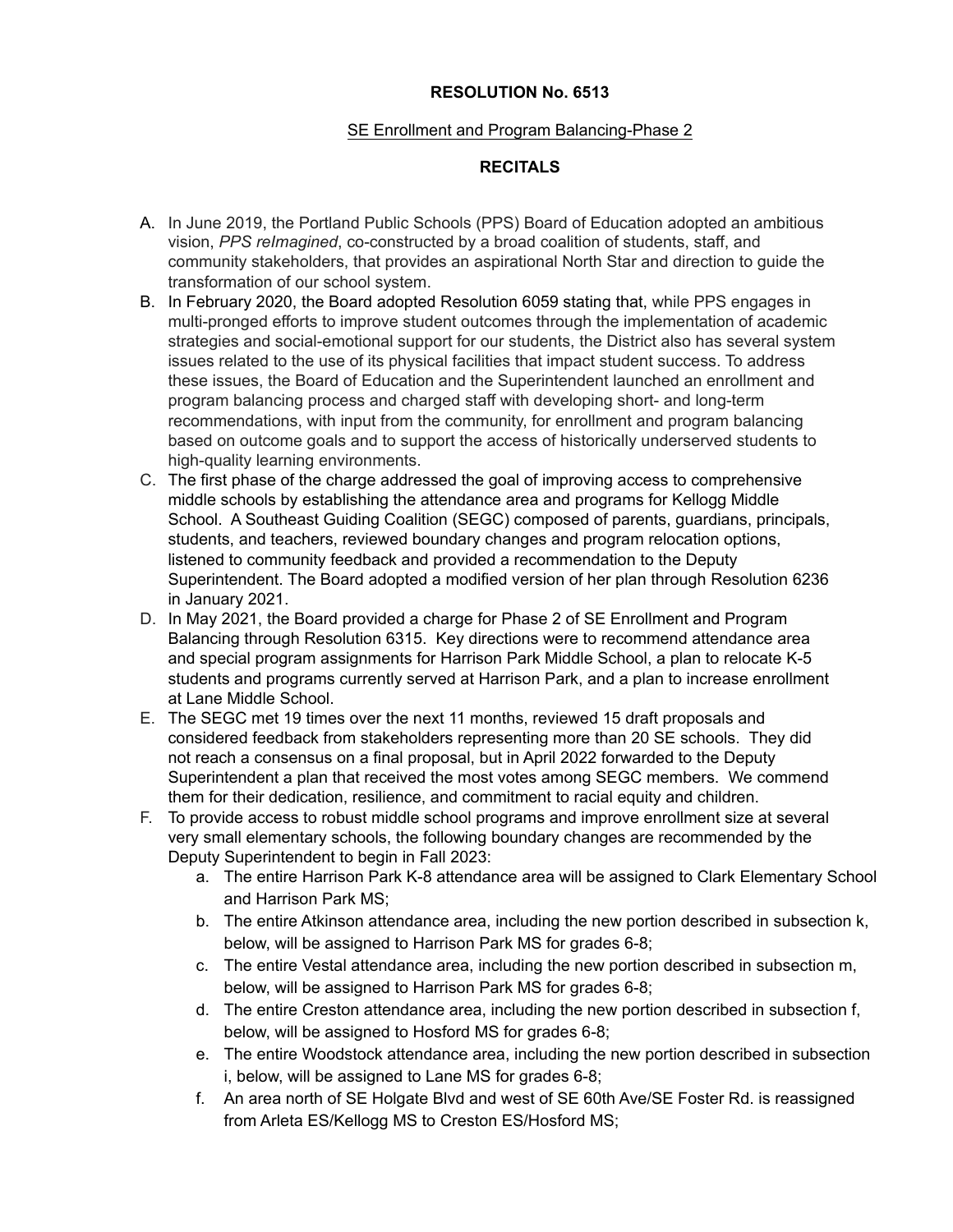- g. An area east of SE 72nd Ave/north of SE Boise St. is reassigned from Arleta ES to Marysville ES;
- h. An area south of SE Woodstock Blvd. is reassigned from Arleta ES/Kellogg MS to Woodmere ES/Lane MS;
- i. An area south of SE Holgate Blvd. and west of SE 60th Ave. is reassigned from Arleta ES/Kellogg MS to Woodstock ES/Lane MS;
- j. An area north of SE Powell Blvd, east of SE 67th Ave, south of SE Woodward St., and west of SE 82nd Ave. is reassigned from Bridger (K-8) to Arleta ES/Kellogg MS;
- k. An area north of SE Woodward St, east of SE 67th Ave, south of SE Division St, and west of SE 82nd Ave. is reassigned from Bridger (K-8) to Atkinson ES/Harrison Park MS;
- l. An area west of SE 72nd Ave between SE Holgate Blvd and SE Foster Rd. is reassigned from Marysville ES to Arleta ES;
- m. An area north of E. Burnside St and east of NE 60th Ave. is reassigned from Glencoe ES/Mt. Tabor MS to Vestal ES/Harrison Park MS;
- n. An area west of SE 52nd Ave and east of SE 57th Ave. is reassigned from Lewis ES/Sellwood MS to Whitman ES/Lane MS;
- o. An area east of SE 82nd Ave and south of SE Foster Rd. is reassigned from Marysville ES/Kellogg MS to Woodmere ES/Lane MS**;**
- p. An area south of SE Duke St and east of SE 57th Ave. is reassigned from Woodmere ES to Whitman ES; and
- q. An area south of SE Woodstock Blvd and east of SE 52nd Ave. is reassigned from Woodstock ES/Hosford MS to Woodmere ES/Lane MS.
- r. The changes described in subsections a-q, above, are recommended to begin with incoming kindergarten and 6th-grade students, along with any other newly enrolled students. Legacy rights for current students and guaranteed transfers for siblings will be in effect, as per PPS policy 4.10.049-P. Students affected by boundary change may request transfer to their new neighborhood schools at any time.
- s. Transportation will be provided to students over one mile from their new elementary schools and over 1.5 miles from their new middle schools.
- G. In order to improve access to robust dual-language immersion programs, especially for students who are native speakers of the target language, the following program re-locations are recommended by the Deputy Superintendent to begin in Fall 2023:
	- a. Grades K-5 of the Chinese immersion program currently located at Harrison Park K-8 will relocate to Clark ES, while grades 6-8 will continue at Harrison Park MS;
	- b. The Chinese immersion program currently located at Hosford MS will relocate to Harrison Park MS;
	- c. The Spanish immersion program currently located at Bridger ES will relocate to Lent ES; and
	- d. The Spanish Immersion program currently located at Mt. Tabor MS will relocate to Kellogg MS.
	- e. Implementation of changes in subsections a-d, above, is recommended for all grades in fall 2023. Current students may request transfer to the new locations for the 2022-23 school year.
- H. To accommodate the reopening of Clark ES as a neighborhood school and maintain a K-8 choice option in the outer southeast, the Creative Science K-8 School is recommended by the Deputy Superintendent to relocate to Bridger ES. Current Creative Science students, along with Bridger English program and future Bridger neighborhood students, are recommended to receive an automatic assignment to the new Bridger-Creative Science K-8 School. Bridger students can also opt-out of regular programs at Clark ES and Harrison Park MS.
- I. The Deputy Superintendent also recommends that to support the conversion of Lent ES to a full-Spanish immersion school, students currently enrolled in the English classrooms at Lent ES,